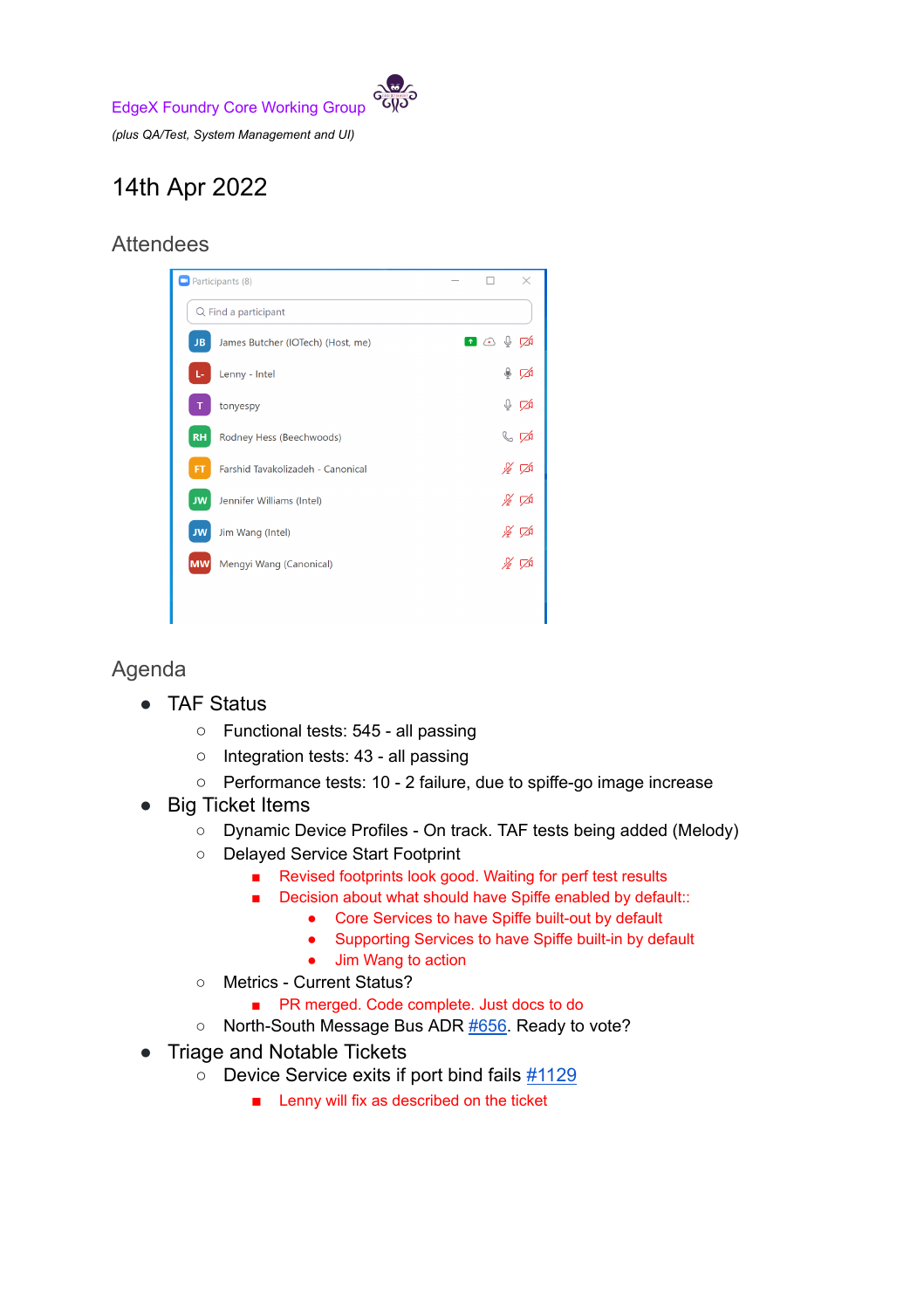

*(plus QA/Test, System Management and UI)*

## Ticket Status

- Core WG [Project](https://github.com/orgs/edgexfoundry/projects/25) Board
	- go-mod-messaging
		- In Progress issues
			- [#37](https://github.com/edgexfoundry/go-mod-messaging/issues/37) Add NATS implementation for MessageClient interface
	- go-mod-core-contracts
		- New issues
			- [#719](https://github.com/edgexfoundry/go-mod-core-contracts/issues/719) Create request removes/ignores existing baseUrl path
		- **Fixed issues** 
			- [#705](https://github.com/edgexfoundry/go-mod-core-contracts/issues/705) Create new Metric DTO for the new Service metrics data
			- [#720](https://github.com/edgexfoundry/go-mod-core-contracts/issues/720) Add Units to Reading DTO and model for ReadingUnits
			- [#710](https://github.com/edgexfoundry/go-mod-core-contracts/issues/710) Add API routes and dtos for device profile changes
	- go-mod-bootstrap
		- Fixed issues
			- $\bullet$  [#307](https://github.com/edgexfoundry/go-mod-bootstrap/issues/307) Create a new bootstrap and common service metrics
	- edgex-go
		- New issues
			- [#3957](https://github.com/edgexfoundry/edgex-go/issues/3957) Implement Unit of Measure (UoM) ADR
		- In progress issues
			- [#3901](https://github.com/edgexfoundry/edgex-go/issues/3901) Create new Core Data metric for Events received
		- **Fixed issues** 
			- $\bullet$  [#3953](https://github.com/edgexfoundry/edgex-go/issues/3953) remove default github templates
			- $\bullet$  [#3940](https://github.com/edgexfoundry/edgex-go/issues/3940) Query device all with out of range offset will return 200 when no device existed
	- edgex-compose
		- Fixed issues
			- $\bullet$  [#227](https://github.com/edgexfoundry/edgex-compose/issues/227) Compose: Update eKuiper environment variables to not use Shared connection by default and fix MQTT issue
	- edgex-docs
		- New issues
			- [#731](https://github.com/edgexfoundry/edgex-docs/issues/731) V2 Migration missing details on V2 Event/Reading DTOs
			- [#732](https://github.com/edgexfoundry/edgex-docs/issues/732) Instructions for Role-Based Access Control in Eclipse Mosquitto MQTT Broker using Docker Init Containers
		- In Progress Issues
			- [#718](https://github.com/edgexfoundry/edgex-docs/issues/718) Incorrect environment variables for app-service-mqtt setup
			- $\bullet$  [#720](https://github.com/edgexfoundry/edgex-docs/issues/720) Ireland, Jakarta: links point to non-existent links for Kubernetes deployment examples
		- **Fixed issues** 
			- [#346](https://github.com/edgexfoundry/edgex-docs/issues/346) Hanoi: README for Compose Builder needs to be updated
			- [#719](https://github.com/edgexfoundry/edgex-docs/issues/719) Deprecate slack.edgexfoundry.org
			- [#726](https://github.com/edgexfoundry/edgex-docs/issues/726) Add new configuration settings for device profile changes